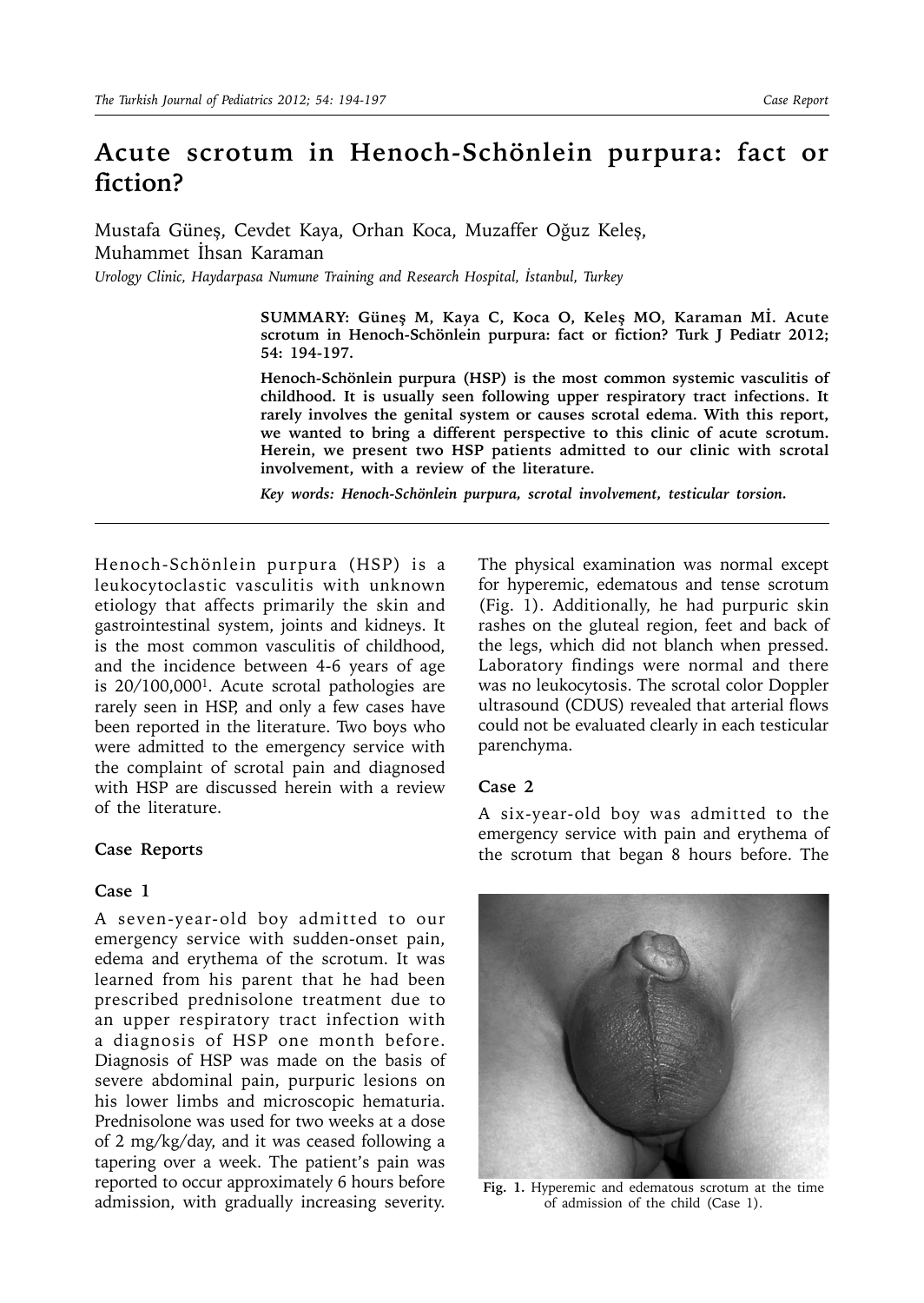

**Fig. 2.** Both the epididymis and the spermatic cord were slightly edematous, but no testicular torsion was found (Case 1).

patient also had purpuric skin rashes on the gluteal region. Diagnosis of HSP was made by palpable purpura on his lower limbs and gluteal region and abdominal pain. Histopathology of the skin biopsy specimen had proven leukocytoclastic vasculitis; however, steroid treatment was not started for this patient. The scrotum was hyperemic and edematous on the physical examination. Vital signs and biochemical tests were normal. In DUS, arterial flow was not seen in the left testicle and was reported to be minimal in the right testicle.

One month before, both patients had been diagnosed as HSP with clinical findings and skin biopsies. Testis torsion could not be excluded in each case based on the presented laboratory and physical examination findings. Scrotal exploration was determined after informed consent was obtained from the children's parents. After performing a vertical incision from the scrotal raphe in each patient, edema was noticeable when the skin and subdermal tissues were passed through. Upon exploration, the testes were normal in macroscopic appearance. The epididymis and spermatic cord were slightly edematous (Fig. 2). Although there were no observed testicular torsion findings, bilateral testicular fixation was done in both cases. These two patients were discharged 24 hours after the surgery, with no complications. At the first month, Case 1 had no symptoms and his scrotal examination was normal (Fig. 3). CDUS revealed that arterial flow was within the physiological range.

Henoch-Schönlein purpura (HSP) is the most common systemic vasculitis of childhood. Although many related factors have been defined, the underlying etiological mechanism is still unclear. Though the histopathological diagnosis of leukocytoclastic vasculitis is mandatory, at least two of the criteria established by the American Rheumatology Association must be met for the clinical diagnosis. These criteria are hemorrhagic skin lesions not accompanied by thrombocytopenia, age below 20 years, intestinal angina, and visualization of granulocyte accumulation in the arterial and venule walls in tissue biopsies (leukocytoclastic vasculitis)2. Purpura or petechiae (mandatory) with lower limb predominance and at least one of the four following criteria -- abdominal pain, histopathology, arthritis or arthralgia, and renal involvement -- should be included for the definition of HSP as described by EULAR\PRINTO\PRES3.

The differential diagnosis of cases with acute scrotum in childhood includes testicular torsion, appendix testicle/epididymis torsion, epididymitis/orchitis, hernia/hydrocele, trauma/ sexual abuse, testis tumors, idiopathic scrotal edema, cellulitis, and vasculitis. One of the other vasculitides mimicking acute scrotum is polyarteritis nodosa (PAN). The clinical presentation of testicular PAN may include pain, swelling or local mass, leading to a preoperative diagnosis of acute orchitis, torsion or tumor4. In the case of orchitis, scrotal pain and swelling start slowly and progression occurs in days. Nausea and vomiting usually accompany these symptoms<sup>5</sup>. In our cases, testicular pain and edema had an immediate



**Fig. 3.** Physical appearance of the scrotum at the first month follow-up (Case 1).

### **Discussion**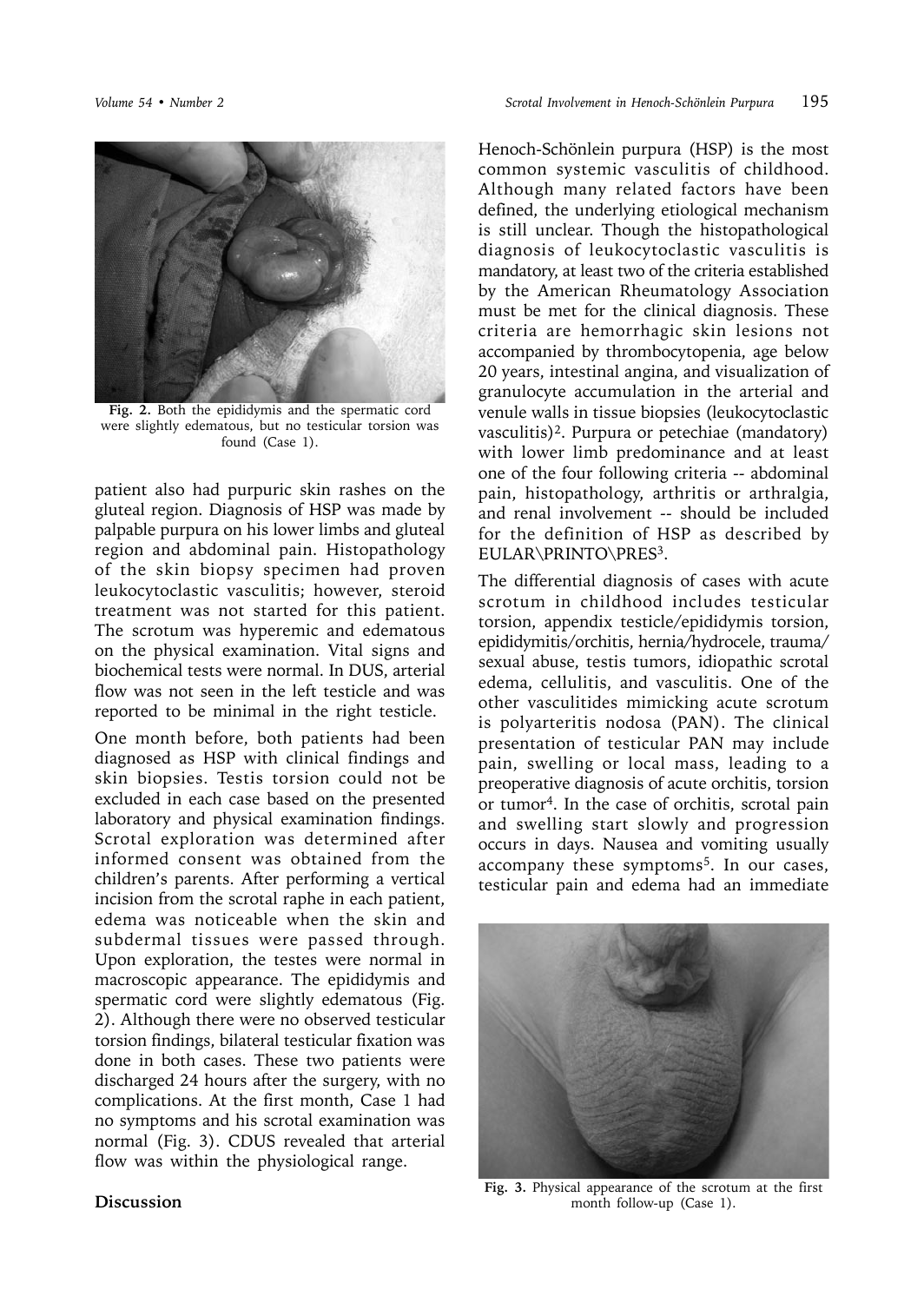onset. However, neither of our cases had nausea or vomiting.

It is considered that there is a maximum 4-8 hour span in order to save testicular function in testicular torsion<sup>5</sup>. Only 3% of patients attending with acute scrotum have HSPrelated scrotal involvement<sup>6</sup>. The history of patients presenting with scrotal involvement should be assessed well, and the physical examination should be performed carefully. Testicular pain that is accompanied by nausea and vomiting and has a sudden onset favors torsion at first consideration. However, nausea and vomiting also exist among half of the patients diagnosed with HSP7. Tight scrotum, spermatic cord shortening and cremasteric muscle spasm are the manifestations of torsion, and surgical exploration is recommended in these situations<sup>8</sup>. Scrotal pain may occur before HSP rash or long after the disappearance of the rash. It is hard to relate scrotal involvement to HSP in patients who do not present with rash or arthralgia. Most of these cases undergo surgical exploration<sup>9</sup>.

Sonographic imaging (gray scale or color Doppler) should be done in patients with suspected testicular torsion. Widening of the epididymis, thickening of scrotal skin and hydrocele are sonographic findings in symptomatic patients with HSP. Most of the patients may have minimal intratesticular flow alterations. Tc-99m radionuclide evaluation may be useful for confirmation of suspicious cases. Katz et al. $7$  reported one child with severe scrotal pain, hemorrhage and swelling who underwent unnecessary scrotal exploration; they avoided operation in four additional patients with similar symptoms after a testicular scintiscan demonstrated good blood flow.

According to the literature, a majority of the patients with HSP presenting with scrotal involvement undergo surgical exploration. This may stem from the insufficient arterial flow showed by CDUS preoperatively. However, the reliability of CDUS for the differential diagnosis of torsion is debatable, when it is considered that almost all of the explored patients had no torsion. Only one case of real torsion was reported in HSP in 1974. Fukuda et al.10 reported an idiopathic testicular infarct case that may have been related with HSP and mycoplasma infection. Since both HSP and mycoplasma infection may cause testicular torsion and infarct, testicular torsion could not be excluded in that case; hence, orchiectomy was performed. Søreide<sup>1</sup> indicated that 80 of 603 cases (13%) presenting with a diagnosis of HSP had scrotal symptoms, and 16% of these patients underwent surgical exploration due to scrotal symptoms. Real torsion was not identified in any of these patients. Hara et al.11 performed surgical exploration in 11 of their 25 HSP cases and did not identify testicular torsion in any of these patients. Scrotal symptoms were found to recover within one month in most of the patients who were treated conservatively.

Since both clinical and ultrasonographic evaluations were deemed insufficient to determine the exact diagnosis of acute scrotum in the presented children with HSP preoperatively, scrotal exploration with intraoperative evaluation of the testes was performed in our cases. In conjunction with the literature, we recommend avoiding surgical exploration in HSP patients with scrotal involvement. Additionally, the spectrum of these scrotal signs might be redefined from acute scrotum to scrotal involvement.

#### **REFERENCES**

- 1. Søreide K. Surgical management of nonrenal genitourinary manifestations in children with Henoch-Schönlein purpura. J Pediatr Surg 2005; 40: 1243- 1257.
- 2. Mills JA, Michel BA, Bloch DA, et al. The American College of Rheumatology 1990 criteria for the classification of Henoch-Schönlein purpura. Arthritis Rheum 1990; 33: 1114-1121.
- 3. Ozen S, Pistorio A, Mlusan S, et al. EULAR/PRINTO/ PRES criteria for Henoch Schönlein purpura, childhood polyarteritis nodosa, childhood Wegener granulomatosis and childhood Takayasu arteritis: Ankara 2008. Part II: Final classification criteria. Ann Rheum Dis 2010; 69: 798-806.
- 4. Rubin MF, Ergas D, Sthoeger ZM. Limited polyarteritis nodosa of the male and female reproductive systems: diagnostic and therapeutic approach. Ann Rheum Dis 2002; 61: 362-364.
- 5. Gatti JM, Patrick Murphy J. Current management of the acute scrotum. Semin Pediatr Surg 2007; 16: 58- 63.
- 6. Clark WR, Kramer SA. Henoch-Schönlein purpura and the acute scrotum. J Pediatr Surg 1986; 21: 991–992.
- 7. Katz S, Borst M, Seekri I, Grosfeld JL. Surgical evaluation of Henoch-Schönlein purpura. Experience with 110 children. Arch Surg 1991; 126: 849-853.